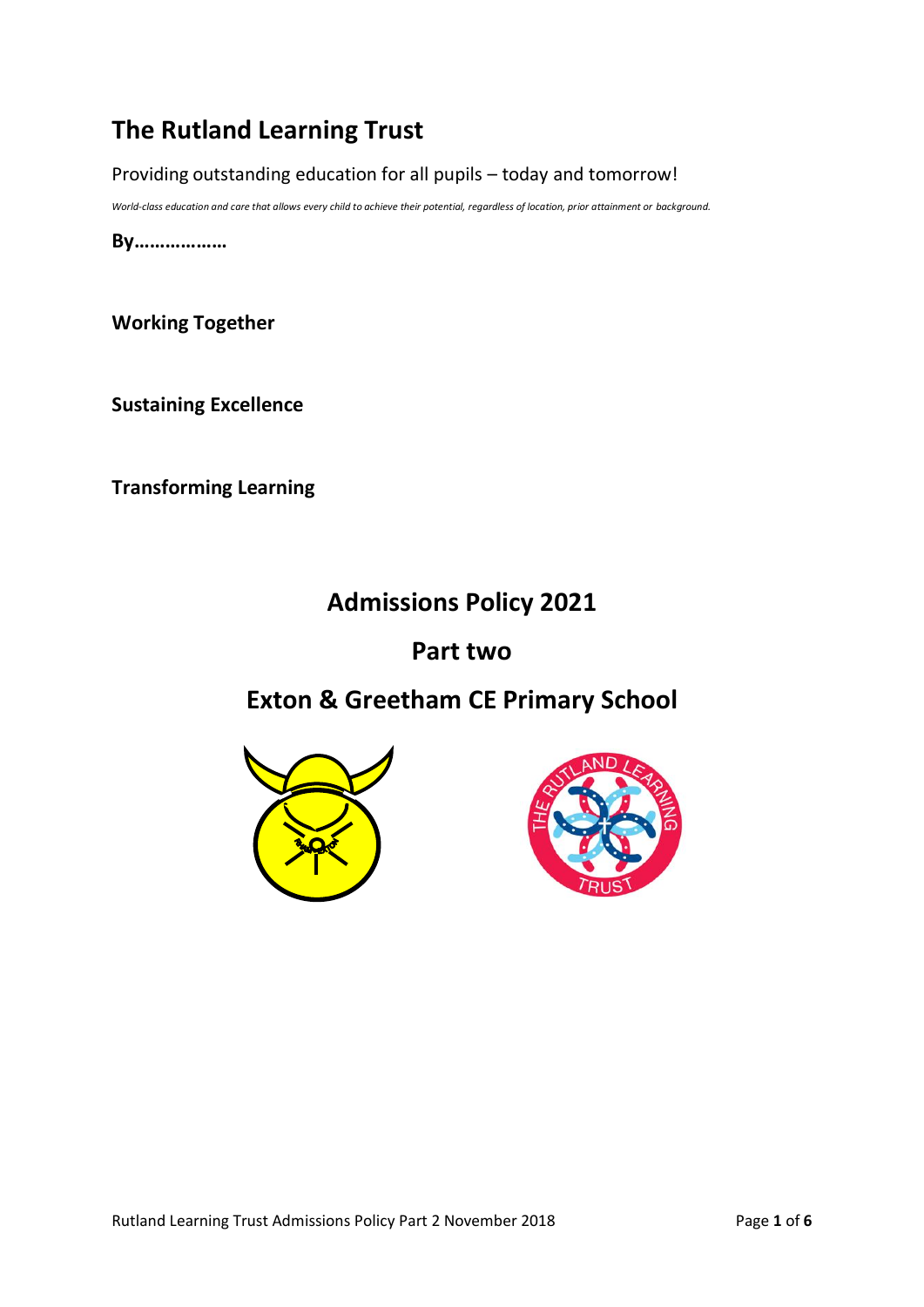## **Rutland Learning Trust Admissions Policy Part two**

### **Part Two – The School/Academy**

This section of the Admissions Policy explains how the overarching Rutland Learning Trust policy applies in Exton & Greetham CE Primary School, including how admissions are prioritised.

### **1. Introduction to the academy/school**



## *'With God, all things are possible.' Matthew 19 v26*

#### **School Ethos**

Exton and Greetham CE Primary School is a community school rooted in Christianity. Our school mottos is 'Explore and Grow'. Through this we believe that our school should be a place where, through the strong Christian ethos embedded in all aspects of school life, every child is nurtured to develop academically, socially, morally, culturally and spiritually to behave with personal integrity and take responsibility for their own actions as well as developing enquiring minds to enable them to achieve. They leave the school able to enter the world as a young person with the tools, drive and aspiration to do their best to make the world a better place for all.

#### **School Values**

The whole school community worked together to identify our 5 core values. These were agreed with children, parents, governors, visitors to the school and the wider community.

Our five core values are:



The best way to experience the ethos and values of our school is to visit us.

#### **School Vision**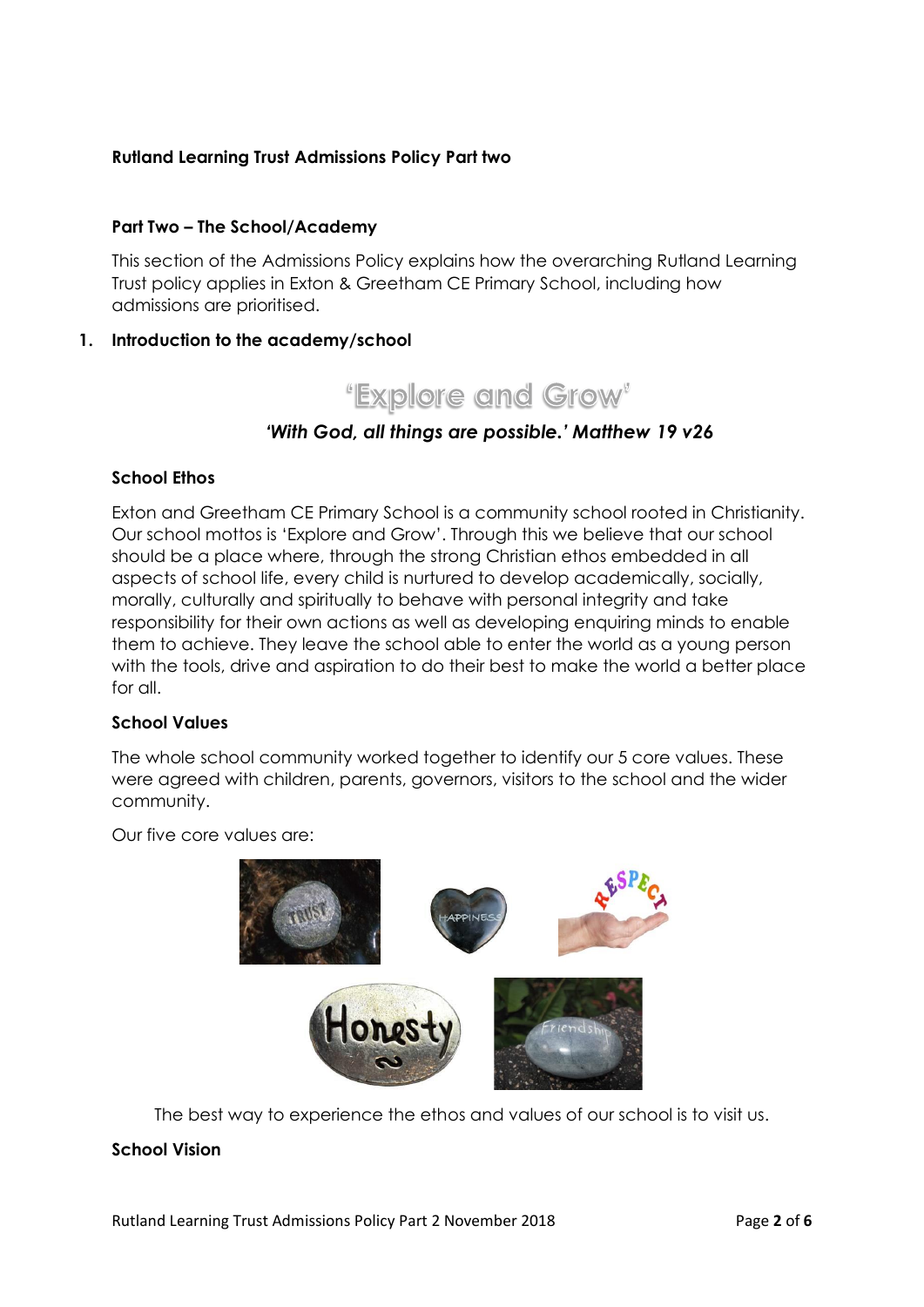At Exton & Greetham CE Primary School we aspire to provide an outstanding education for all our learners. All pupils will explore and grow together, and will be suitably challenged and guided, so that they realize their full potential and become confident, independent young people. Exton & Greetham CE Primary School seeks to provide a broad and balanced education for all children by addressing their academic, social, oral and spiritual needs within a caring, positive and stimulating environment. All children are seen as individuals, with individual needs and talents. It is the nurturing of each individual, through their interests, that will truly allow each child to progress and achieve their full potential.

| mbrace individuality and independence                    |
|----------------------------------------------------------|
| plore opportunities                                      |
| ersevere in allwe do                                     |
| ive with and understanding of Christian Values and Faith |
| pen our hearts and minds to respect difference           |
| K)<br>espect and understand others                       |
| $\Box$ ncourage honesty and forgiveness                  |
| $\mathcal{X}% _{M_{1},M_{2}}^{\alpha,\beta}(\mathbf{A})$ |
| iving our best                                           |
| eady for life<br>R)                                      |
| utstanding learning and progress                         |
| elcoming parents and the community                       |

## **Aims**

At Exton and Greetham CE Primary School we aim to ensure that children are provided with high quality learning experiences that lead to a consistently high level of pupil achievement. We believe that effective learning comes from good teaching. The school provides learning and teaching which responds to the unique educational needs of each child.

Education should be a rewarding and enjoyable experience for everyone; it should be fun and meaningful. Through our teaching, we equip children with the skills, knowledge and understanding necessary to become independent learners and thinkers and to become fully equipped for life in the 21st century. We believe that appropriate teaching and learning experiences help children to lead happy and rewarding lives.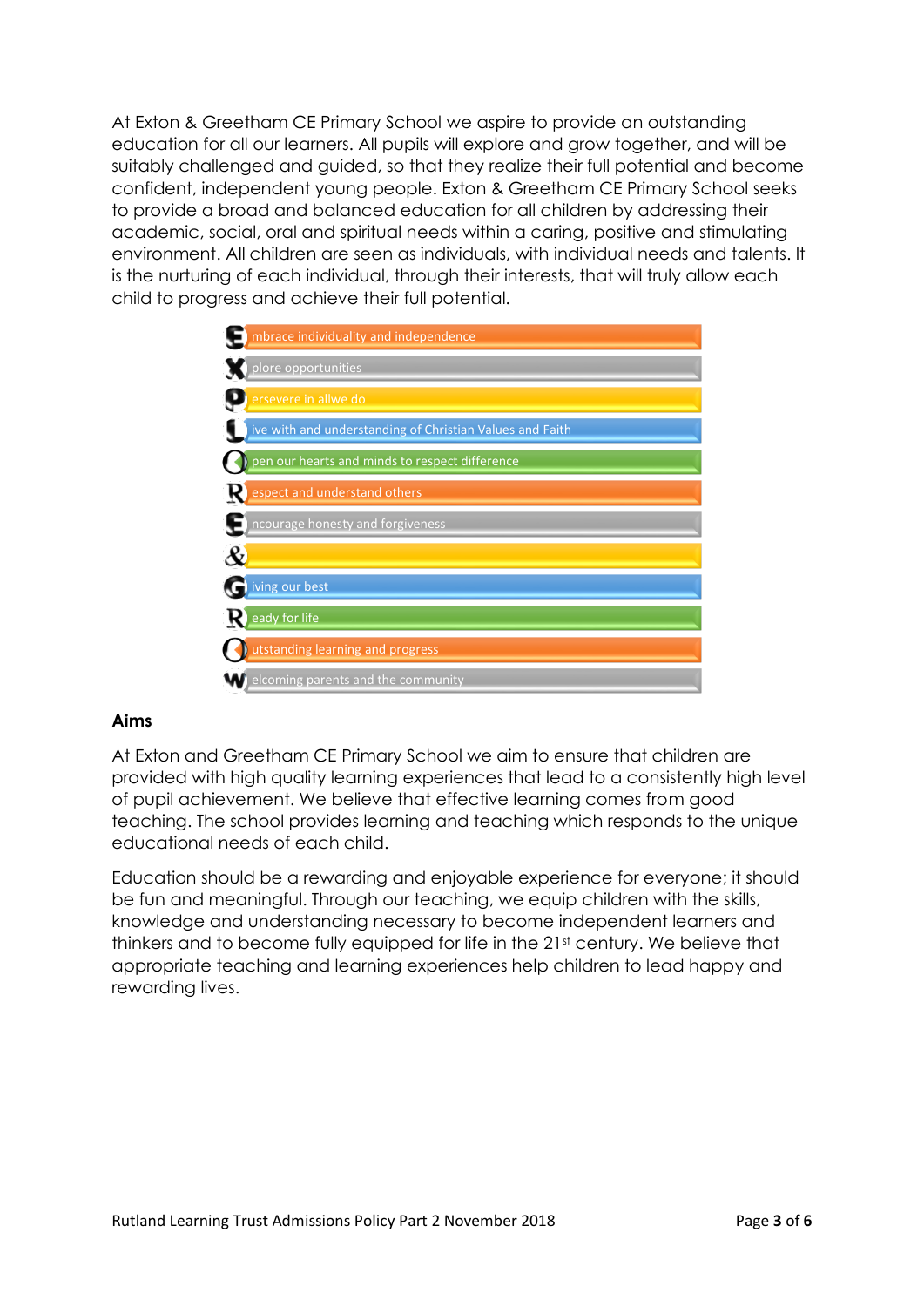#### **2. Planned Admission Number**

**The Planned Admission Number (PAN) for first-time admission to Reception in this school is:** 15

## **3. Criteria for prioritising admissions in Exton & Greetham CE Primary School**

\*\*\*The following criteria, in the order listed, will be used to allocate places if there are more applications than places available:

| $\alpha$     | "Looked After" children and those children who were previously "looked                                |
|--------------|-------------------------------------------------------------------------------------------------------|
|              | after" but immediately after being looked after became subject to an                                  |
|              | adoption, a child arrangements order, residence or special guardianship                               |
|              | order (In such circumstances a letter from the last Local Authority which the                         |
|              | child was in the care of will be required).                                                           |
|              | A "looked after" child is a child who is (i) in the care of a local authority or                      |
|              | (ii) being provided with accommodation by a local authority in the exercise                           |
|              | of their social services functions (see definition in section 22(1) of the Children                   |
|              | Act 1989). <sup>1</sup>                                                                               |
| $\mathbf b$  | Children who appear to the admission authority of the school to have been                             |
|              | in state care outside of England and ceased to be in state care as a result of                        |
|              | being adopted. <sup>2</sup>                                                                           |
| $\mathbf c$  | Children who will have an older sibling attending Exton & Greetham CE                                 |
|              | Primary School at the same time.                                                                      |
|              | Sibling is defined in these arrangements as including natural brother or sister,                      |
|              | half-brother or sisters, and legally adopted child being regarded as a brother                        |
|              | or sister.                                                                                            |
| $\mathsf{d}$ | Children of staff (i.e. people employed on a permanent contract in any                                |
|              | capacity) at the school:                                                                              |
|              | a. where the member of staff has been employed at the school for                                      |
|              | two or more years at the time at which the application for admission<br>to the school is made, and/or |
|              | b. the member of staff is recruited to fill a vacant post for which there                             |
|              | is a demonstrable skill shortage.                                                                     |
| $\mathbf e$  | Children who live in the catchment area of Exton & Greetham CE Primary                                |
|              | School.                                                                                               |
|              | The child's place of residence is taken to be the parental home. Living in the                        |
|              | catchment area does not guarantee a place at the catchment school.                                    |
| f            | Children who have a serious medical condition or exceptional social or                                |
|              | domestic needs that make it essential they attend Exton & Greetham CE                                 |
|              | Primary School.                                                                                       |
|              | Supporting documentation from the Lead Professional must be supplied and                              |
|              | must be submitted with the application. The following list are the areas that                         |
|              | are considered exceptional:                                                                           |
|              | Crown Servants                                                                                        |
|              | Children in the care of a LA                                                                          |
|              | Children subject to Child Protection Plans                                                            |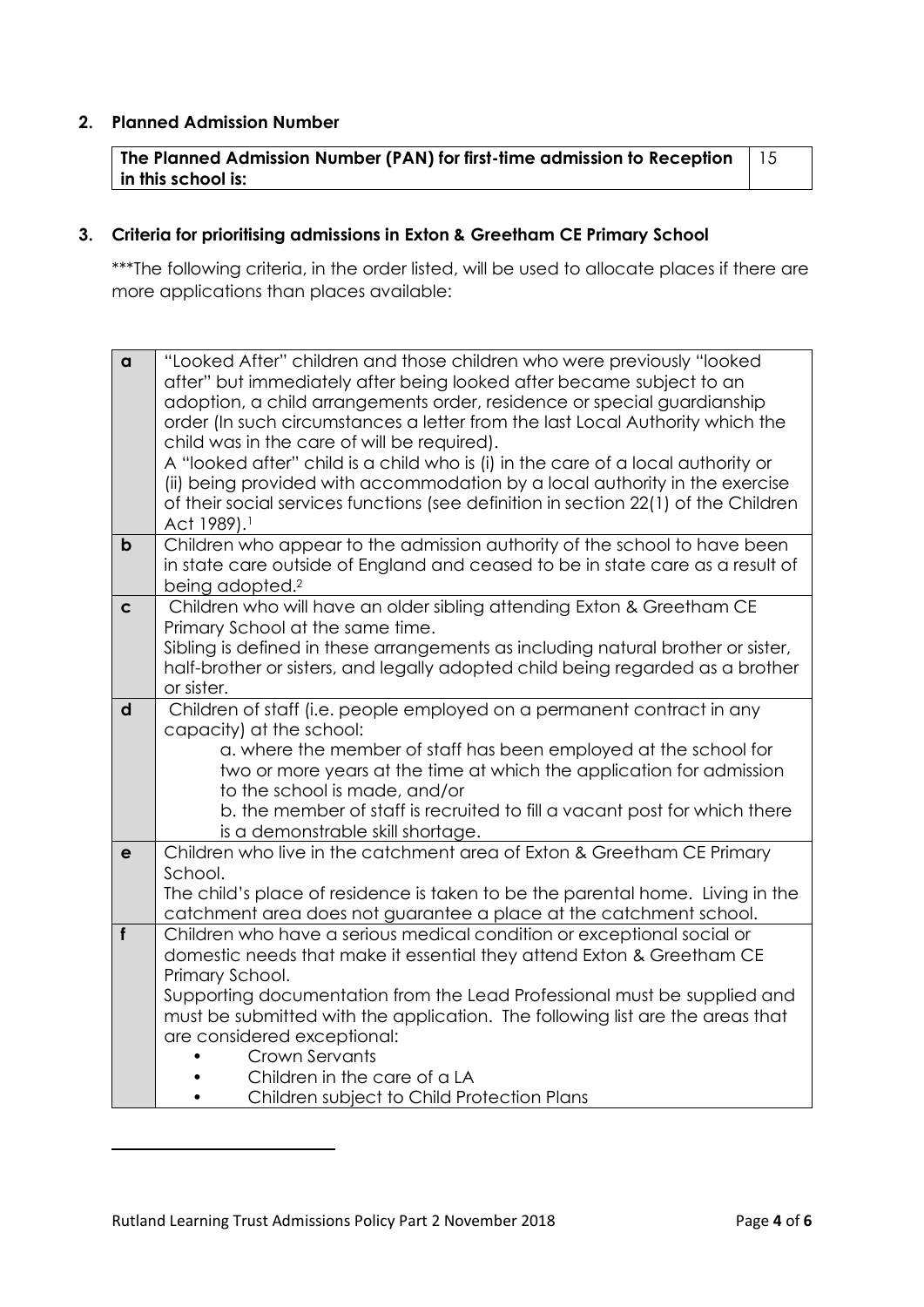|   | Parents suffering domestic violence (subject to documentary<br>evidence by a lead professional)                                                                                                                                                                                                                              |
|---|------------------------------------------------------------------------------------------------------------------------------------------------------------------------------------------------------------------------------------------------------------------------------------------------------------------------------|
|   | Each case will be assessed on its individual merits by the Local<br>Governing Body, who will make a recommendation to the Trust<br><b>Admission Committee.</b>                                                                                                                                                               |
| g | Children living nearest to the academy/school, measured in a straight-line<br>distance (this is undertaken by the Local Authority).<br>Distance is measured from the point that the home property's front entrance<br>meets a public highway to the academy/school's main designated front<br>gate, using electronic mapping |

\*\*\*Children with Education, Health and Care Plans (EHCP) have a different admission process. If a child has an EHCP or parents are in the assessment process, it is important to have a discussion with the headteacher about what to do next. There is more information in Part 1 of this policy at paragraph 1.11

Random allocation will be used as a tie-break in category (f) above to decide who has highest priority for admission if the distance between two children's homes and Exton & Greetham CE Primary School is the same. In such cases lots will be drawn supervised by an independent officer.

In the event of that there are more applications than places available, Exton & Greetham CE Primary School may need to ask for proof of the following when applying the criteria for prioritising admissions:

- Address
- Child's date of birth
- Copy of an adoption order, residence order or special guardianship order and a letter from the Local Authority that last looked after the child confirming that (s) he was looked after immediately prior to that order being made.

## **Significant Change of Circumstances**

If a change of circumstances takes place after the closing date for applications but before all places have been allocated, then the change of circumstances will be taken into account within the allocation process.

If a change of circumstances takes place after all places at the school have been allocated the application will be added to the waiting list in a position which reflects the published priority criteria.

## **Appeals**

You have the right to appeal if your child has been refused a school place.

## *Normal Round Appeals*